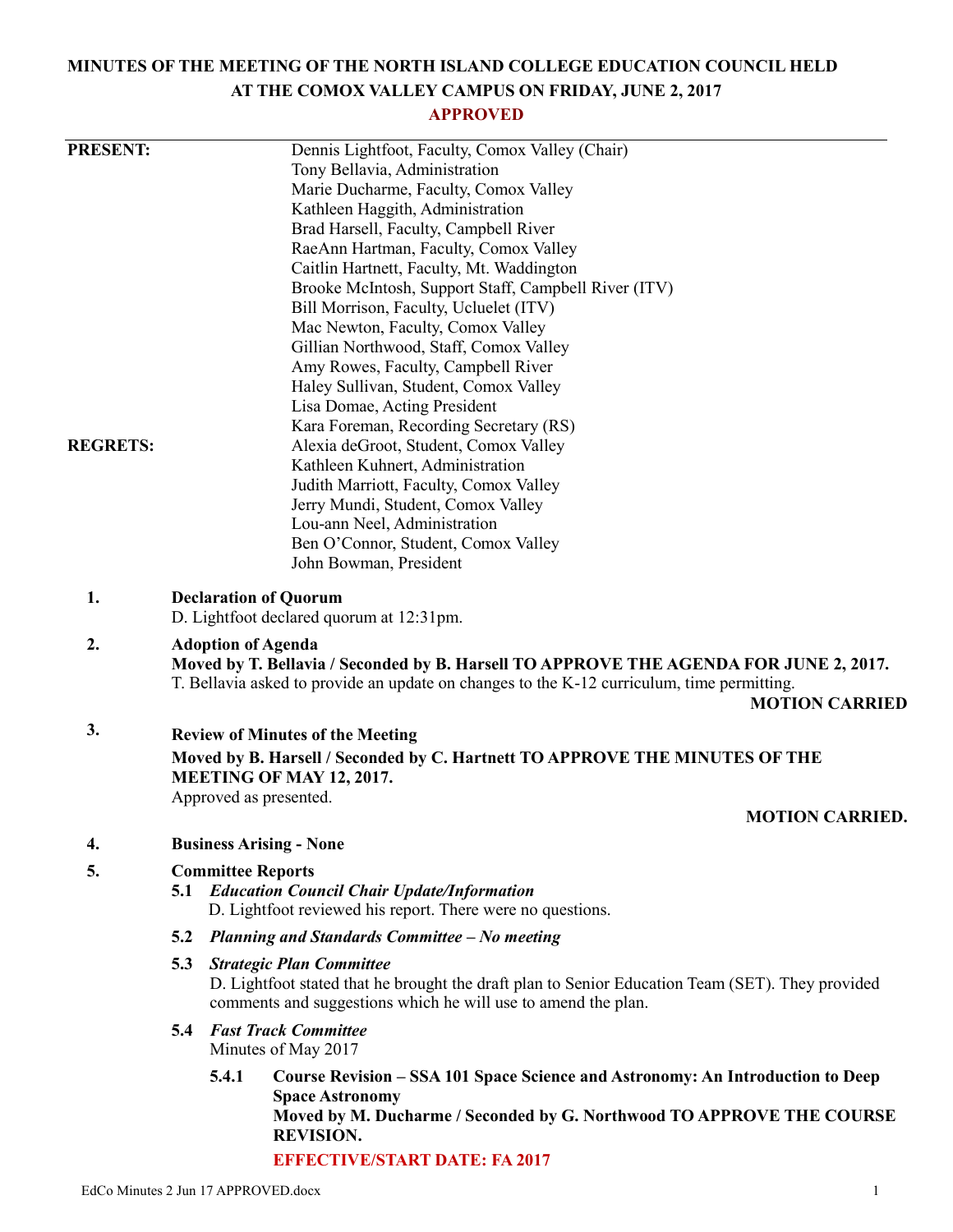#### *Rationale from form:*

*The format of "Web-based" isn't appropriate as this is a delivery method and not the one that will be used the next time the course is offered. This course is scheduled for ITV in the winter of 2018.*

### *Discussion:*

Council agreed that further changes are required to the learning outcomes of this course before it is approved finally. The change to format has been approved by Fast Track for the next delivery and recommendations were made for housekeeping changes to the description and prerequisites.

### **Action Items:**

Description: Move last sentence to under prerequisites. Prerequisites: Add English 12 First Peoples, remove NIC ENG 060.

**MOTION DENIED.**

#### **5.5** *Curriculum Committee*

#### **Minutes of Curriculum Meetings – May 19, 2017**

### **Documents for Review**

# **5.5.1 Course Revision - ENG 035 Intermediate English Moved by K. Haggith / Seconded by B. Harsell TO APPROVE THE COURSE REVISION.**

# **EFFECTIVE/START DATE: FA 2017**

# *Rationale from form:*

*As part of an ACD review, the learning outcomes have been reformatted to match the outcomes of the 2016/2017 Provincial Articulation Guide for ABE Intermediate English. This consolidates the long detailed list of specific learning outcomes in the current ACD to a more concise list reflecting the same outcomes but as worded in the articulation guide. In addition, while the basic essay is listed in the course content, it was not listed in the learning outcomes section. The Intermediate English will only be offered by continuous intake. As a result, the oral presentation assignment has been removed from the assessment. In the new reality of all continuous entry ABE English courses, the ENG 035 students have the same number of weeks and hours of access to the instructor to complete this course. By reducing the number of credits to 2, it will match the other ABE English courses at the Advanced and Provincial levels. Discussion:*

None.

#### **MOTION CARRIED.**

# **5.5.2 Program Revision – Office Management Certificate Moved by K. Haggith / Seconded by T. Bellavia TO APPROVE THE PROGRAM REVISION AS AMENDED.**

#### **EFFECTIVE/START DATE: FA 2018**

#### *Rationale from form:*

*This revision expands the ABT Office Management Certificate from 6 to 10 courses (18 credits to 30 credits). The new courses are existing BUS courses (BUS 100, 152, 162, and 170). No course revisions in either area are required. With this revision, the School of Business will accept any and all of ABT 200, 210, 220, 230, 240, and 250 for credit toward their full range of credentials. Completion of all of these 6 ABT courses will secure students advanced standing in the Business Administration Certificate as detailed in the attached materials. The revised program will be 30 credits and offered such that students will be eligible for student loans. The revised program will enhance student advancement and retention in ABT and, potentially, in BUS programs (through access to ABT OM credential). Discussion:*

Clarify if non ABT courses require a passing grade only.

#### **Action Items:**

Update the program revision form with the additional changes requested at Curriculum Committee.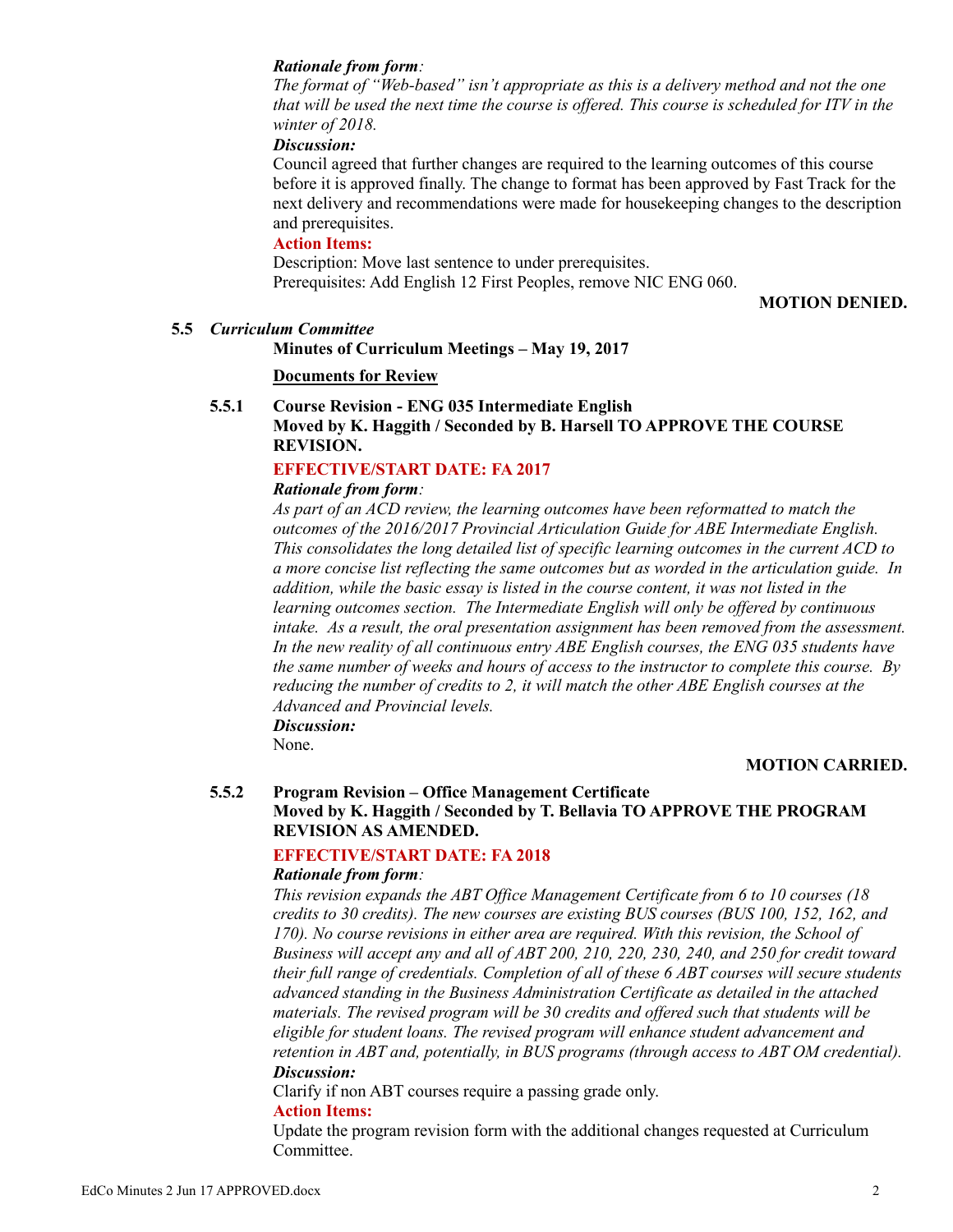|        | MUTIUN CARRIED.                                                                                                                                                                                                                                                                                                                                                                                                                                                               |
|--------|-------------------------------------------------------------------------------------------------------------------------------------------------------------------------------------------------------------------------------------------------------------------------------------------------------------------------------------------------------------------------------------------------------------------------------------------------------------------------------|
| 5.5.3  | Items $5.5.3 - 5.5.5$ , were taken as a bundle.<br><b>New Course – AED 068 Basic Computer Skills 2</b>                                                                                                                                                                                                                                                                                                                                                                        |
|        | Moved by K. Haggith / Seconded by C. Hartnett TO APPROVE THE NEW<br>COURSES AED 068, 069 AND 070 AS AMENDED.                                                                                                                                                                                                                                                                                                                                                                  |
|        | <b>EFFECTIVE/START DATE: FA 2017</b><br><b>Rationale from form:</b>                                                                                                                                                                                                                                                                                                                                                                                                           |
|        | Basic computer skills are required to succeed in many jobs and to participate more<br>independently in life. Presently NIC offers one basic computer skills course for ASD<br>students. Students require more courses than what we presently offer to practice and/or<br>refine their computer skills. This course is being developed in order for students to have the<br>opportunity of time and multiple years of learning to develop their skills.<br>Discussion:<br>None |
|        | <b>Action Items: (apply to all 3 courses)</b><br>Instructor Qualifications: fix spelling B.Ed<br>Effective date is Fall 2017                                                                                                                                                                                                                                                                                                                                                  |
|        | <b>MOTION CARRIED.</b>                                                                                                                                                                                                                                                                                                                                                                                                                                                        |
| 5.5.4  | <b>New Course – AED 069 Computer Foundations 2</b>                                                                                                                                                                                                                                                                                                                                                                                                                            |
|        | As above                                                                                                                                                                                                                                                                                                                                                                                                                                                                      |
| 5.5.5  | New Course – AED 070 Intermediate Computer Skills 2<br>As above                                                                                                                                                                                                                                                                                                                                                                                                               |
| 5.5.6  | Items $5.5.6 - 5.5.10$ were taken as a bundle.<br><b>Course Revision - HSR 160 Framework for Practice</b><br>Moved by K. Haggith / Seconded by M. Newton TO APPROVE THE COURSE<br>REVISIONS TO HSR 160, 161, 162, 170, AND 171 AS AMENDED.                                                                                                                                                                                                                                    |
|        | <b>EFFECTIVE/START DATE: FA 2018</b><br><b>Rationale from form:</b><br>This information was not previously included on the ACD.<br>Discussion:                                                                                                                                                                                                                                                                                                                                |
|        | None.                                                                                                                                                                                                                                                                                                                                                                                                                                                                         |
|        | <b>Action Items:</b><br>Update course revision forms to reflect additional changes from Curriculum Committee.<br>Remove BCCAT information from Transfer Status.                                                                                                                                                                                                                                                                                                               |
|        | <b>MOTION CARRIED.</b>                                                                                                                                                                                                                                                                                                                                                                                                                                                        |
| 5.5.7  | <b>Course Revision - HSR 161 Activity for Well Being</b><br>As above.                                                                                                                                                                                                                                                                                                                                                                                                         |
| 5.5.8  | <b>Course Revision – HSR 162 Programming for Individuals with Cognitive Impairments</b><br>As above.                                                                                                                                                                                                                                                                                                                                                                          |
| 5.5.9  | <b>Course Revision – HSR 170 Practice Experience I</b><br>As above.                                                                                                                                                                                                                                                                                                                                                                                                           |
| 5.5.10 | <b>Course Revision – HSR 171 Practice Experience II</b><br>As above.                                                                                                                                                                                                                                                                                                                                                                                                          |
| 5.5.11 | New Course – LIB 160 Culture, Communication and Global Citizenship<br>Moved by K. Haggith / Seconded by T. Bellavia TO APPROVE THE NEW COURSE<br><b>AS AMENDED.</b>                                                                                                                                                                                                                                                                                                           |
|        | <b>EFFECTIVE/START DATE: FA 2017</b>                                                                                                                                                                                                                                                                                                                                                                                                                                          |
|        | <b>Rationale from form:</b><br>Within higher education there is an identified need to ensure that all students are equipped<br>for success to meet the demands of global citizenship in an increasingly connected world.<br>Moreover, the College 2020 plan highlights International and Aboriginal Education as key                                                                                                                                                          |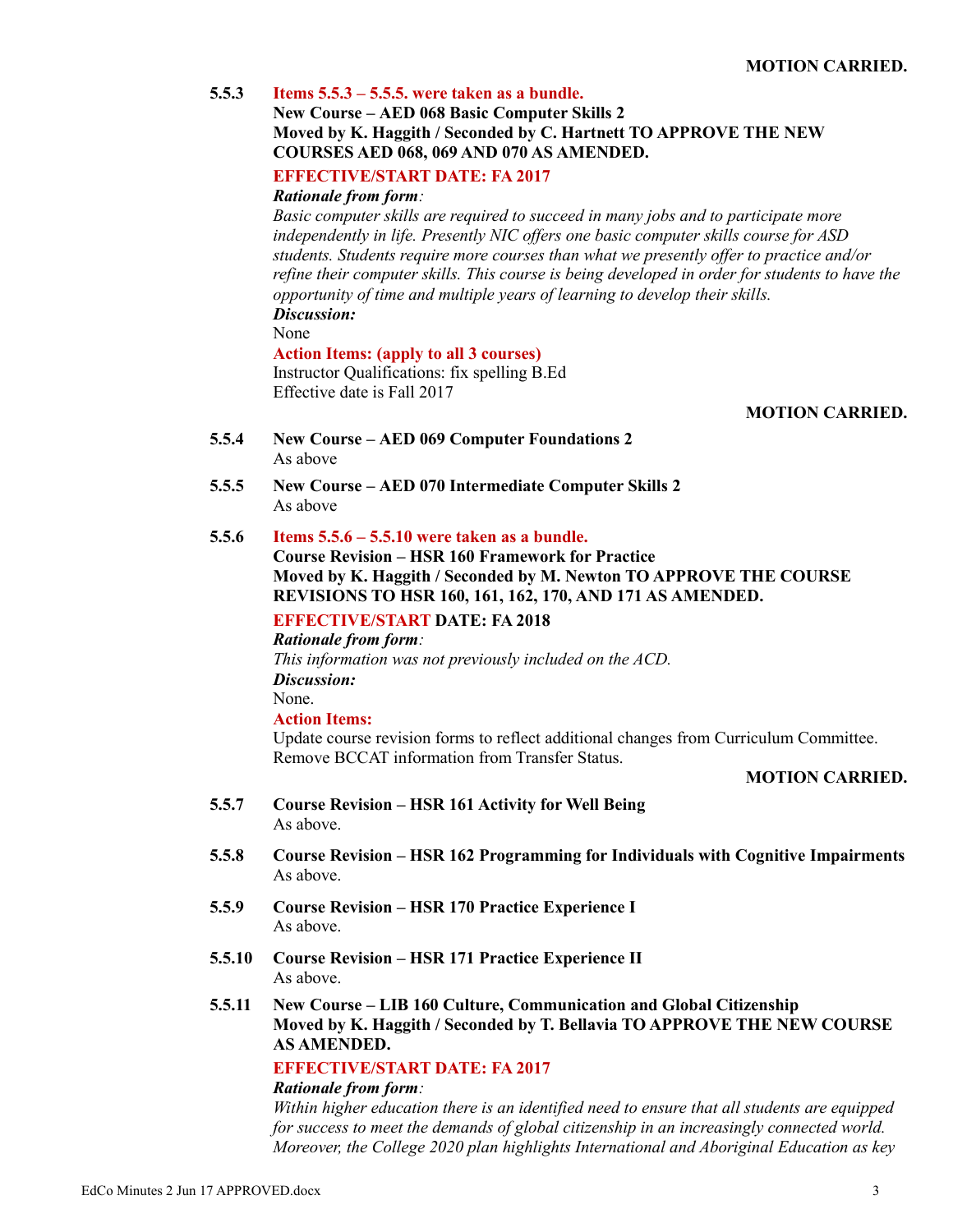*elements of the College's strategic plan. A key requirement of UT Studies and other programs at the College, is to provide students with a foundational knowledge in global citizenship and a deeper understanding of indigenous issues (historically, currently with reference also to the recommendations of the Truth and Reconciliation Commission, and in terms of providing space for a wider variety of voices to be heard regarding what is knowledge etc.). Creating a course that crosses disciplines and draws on the expertise of existing faculty is an ideal way of optimizing current resources and of ensuring this educational opportunity is available to as many students as possible as an elective. There is no current course at NIC that offers students the opportunity to explore issues around diversity and intercultural communication within the context of understanding what it means to be a global citizen.*

*Further, past and current world events demonstrate that recognizing our common humanity is the only way forward to avoid further catastrophic wars and environmental disasters. A recurring theme of the annual NAFSA conference in 2015 (a pre-eminent organization in the field of international education) was the important role of education in building a sustainable and ethical future. Given current world events, this role is ever more evident. Discussion:*

Changes suggested as noted below.

#### **Action Items:**

Correct the course title on authorization form. Remove 1<sup>st</sup> sentence in description. Make changes to instructor qualifications.

# **MOTION CARRIED.**

### **5.5.12 Items 5.5.12 – 5.5.16 were taken as a bundle.**

**New Program – Carpentry Apprenticeship Harmonized Moved by K. Haggith / Seconded by C. Hartnett TO APPROVE THE NEW PROGRAM AND NEW COURSES CRH 100, 200, 300 AND 400.** *(Note: these documents were submitted on program and course revision forms but are actually a new program and courses.)*

# **EFFECTIVE/START DATE: April 1, 2017**

*Rationale from form: To align programming with ITA requirements and pan-Canadian program Harmonization. Discussion:* None.

# **MOTION CARRIED.**

- **5.5.13 New Course – CRH 100**  As above
- **5.5.14 New Course – CRH 200**  As above
- **5.5.15 New Course – CRH 300**  As above
- **5.5.16 New Course – CRH 400**  As above
- **5.5.17 Items 5.5.17 – 5.5.20 were taken as a bundle.**

# **New Program – Welder Apprenticeship Harmonized Moved by K. Haggith / Seconded by C. Hartnett TO APPROVE THE NEW PROGRAM AND COURSES WDH 100, 200 AND 300. EFFECTIVE/START DATE: April 1, 2017**

# *Rationale from form:*

*The faculty of Trades and Technical programs are converting all Welder Apprenticeship programming from the former CAT B process to the required ACD process. The ITA is aligning all BC programming with pan-Canadian Trades programming under what is known as the Harmonization Initiative. NIC is required to implement program adjustments as per this initiative.*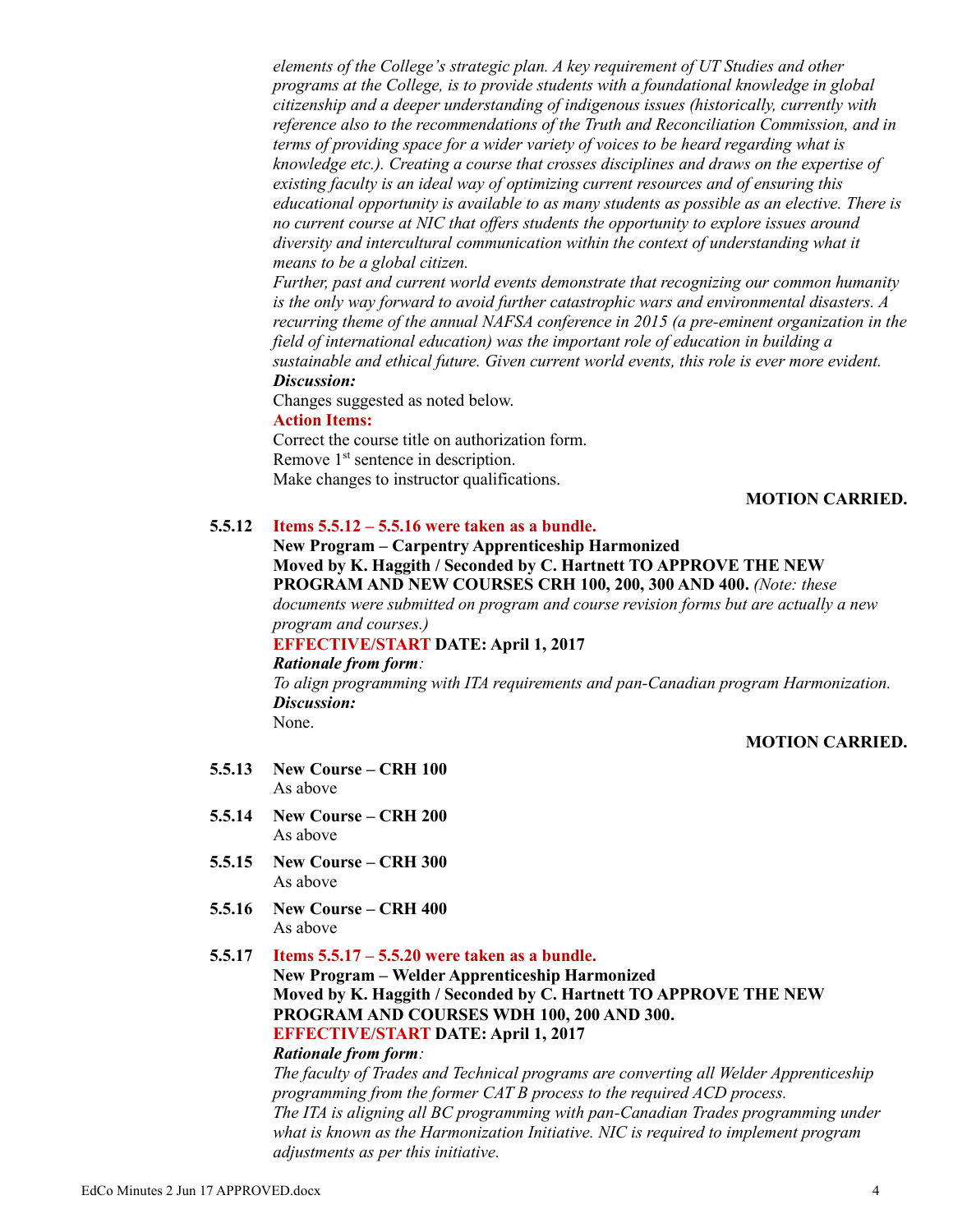*Discussion:* None.

- **5.5.18 New Course – WDH 100** As above
- **5.5.19 New Course – WDH 200** As above
- **5.5.20 New Course – WDH 300** As above
- **5.5.21 Items 5.5.17 – 5.5.20 were taken as a bundle.**

**New Program – Automotive Service Technician Foundation Harmonized Moved by K. Haggith / Seconded by R. Hartman TO APPROVE THE NEW PROGRAM AND COURSES AMH 100, 101 (with clarification noted), 102, 103, 104, 105, 106, 107, 108, AND 109.**

# **EFFECTIVE/START DATE: April 1, 2017**

#### *Rationale from form:*

*The faculty of Trades and Technical programs are converting all Automotive Service Technician Foundation programming from the former CAT B process to the required ACD process.*

*The ITA is aligning all BC programming with pan-Canadian Trades programming under what is known as the Harmonization Initiative. NIC is required to implement program adjustments as per this initiative. Discussion:*

None.

# **MOTION CARRIED.**

- **5.5.22 New Course – AMH 100** As above
- **5.5.23 New Course – AMH 101 Action Items:** Confirm effective date: Fall 2017 or 2018
- **5.5.24 New Course – AMH 102** As above
- **5.5.25 New Course – AMH 103** As above
- **5.5.26 New Course – AMH 104** As above
- **5.5.27 New Course – AMH 105** As above
- **5.5.28 New Course – AMH 106** As above
- **5.5.29 New Course – AMH 107** As above
- **5.5.30 New Course – AMH 108** As above
- **5.5.31 New Course – AMH 109** As above

#### **6. New Business – None**

#### **7. Correspondence/Information**

7.1 D. Lightfoot reminded members about the Peter Arthur curriculum workshops on June  $8<sup>th</sup>$  and  $9<sup>th</sup>$ .